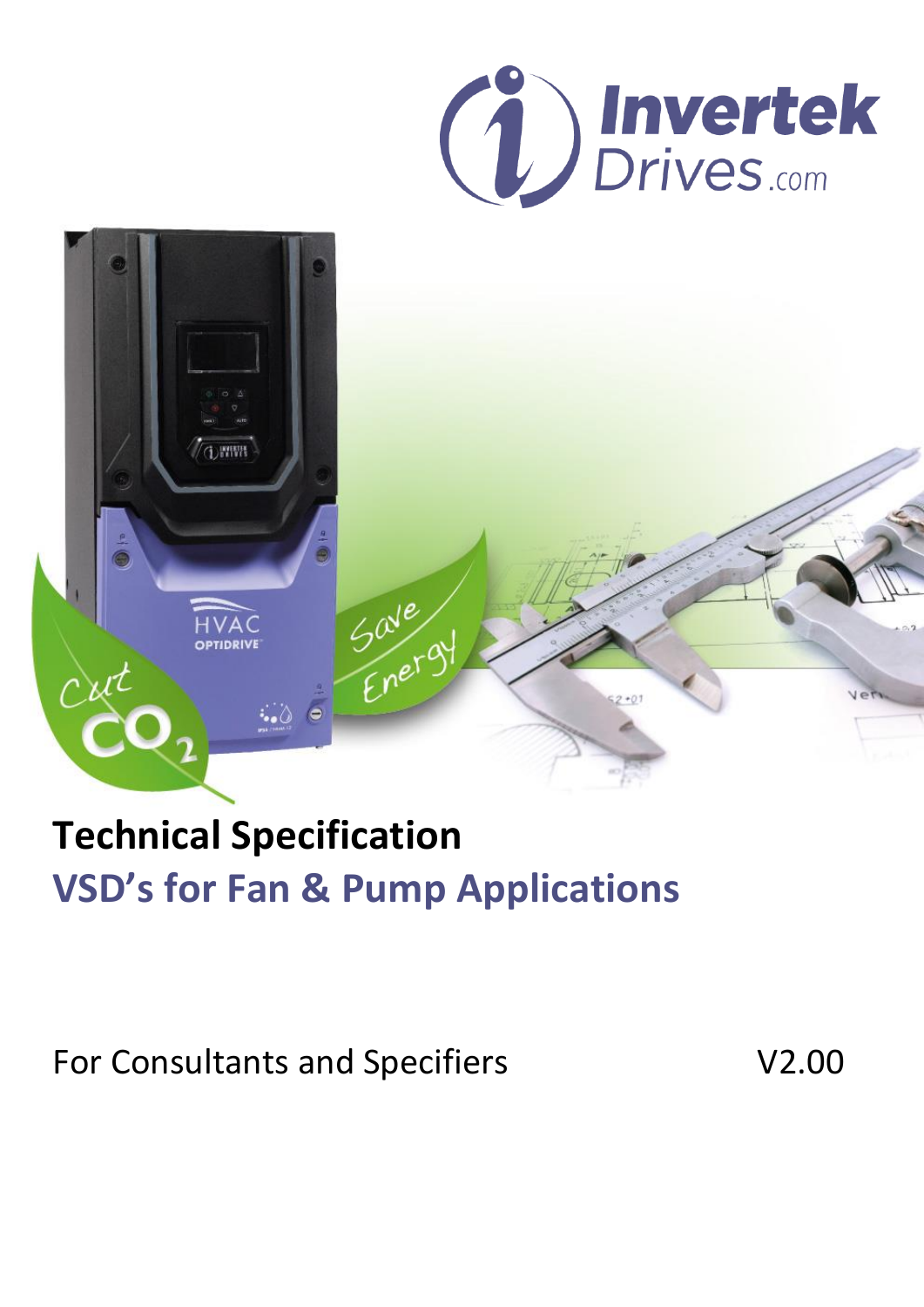

# **HVAC Specification for Variable Speed Drives (VSDs)**

| Project Name                |                                     |            |
|-----------------------------|-------------------------------------|------------|
| <b>Specification Author</b> |                                     |            |
| <b>Contact Information</b>  |                                     |            |
|                             |                                     |            |
|                             |                                     |            |
|                             |                                     |            |
|                             |                                     |            |
|                             |                                     |            |
|                             |                                     |            |
| Date (dd.mm.yyyy)           |                                     |            |
| Revision History:           |                                     |            |
| <b>Rev 1.0</b>              | Initial Draft Specification Created | DD/MM/YYYY |
| <b>Rev 1.1</b>              | etc.                                |            |

This document details the feature and specification requirements for VSDs (variable speed Drives) to be used in the above mentioned project. VSD's are designed for use with AC induction motors rated for variable speed control. Submission of suitable VSD candidates will be based on this document. Any deviations from the specification found when assessing the suitability of the VSD must be listed in appendix A with appropriate comment.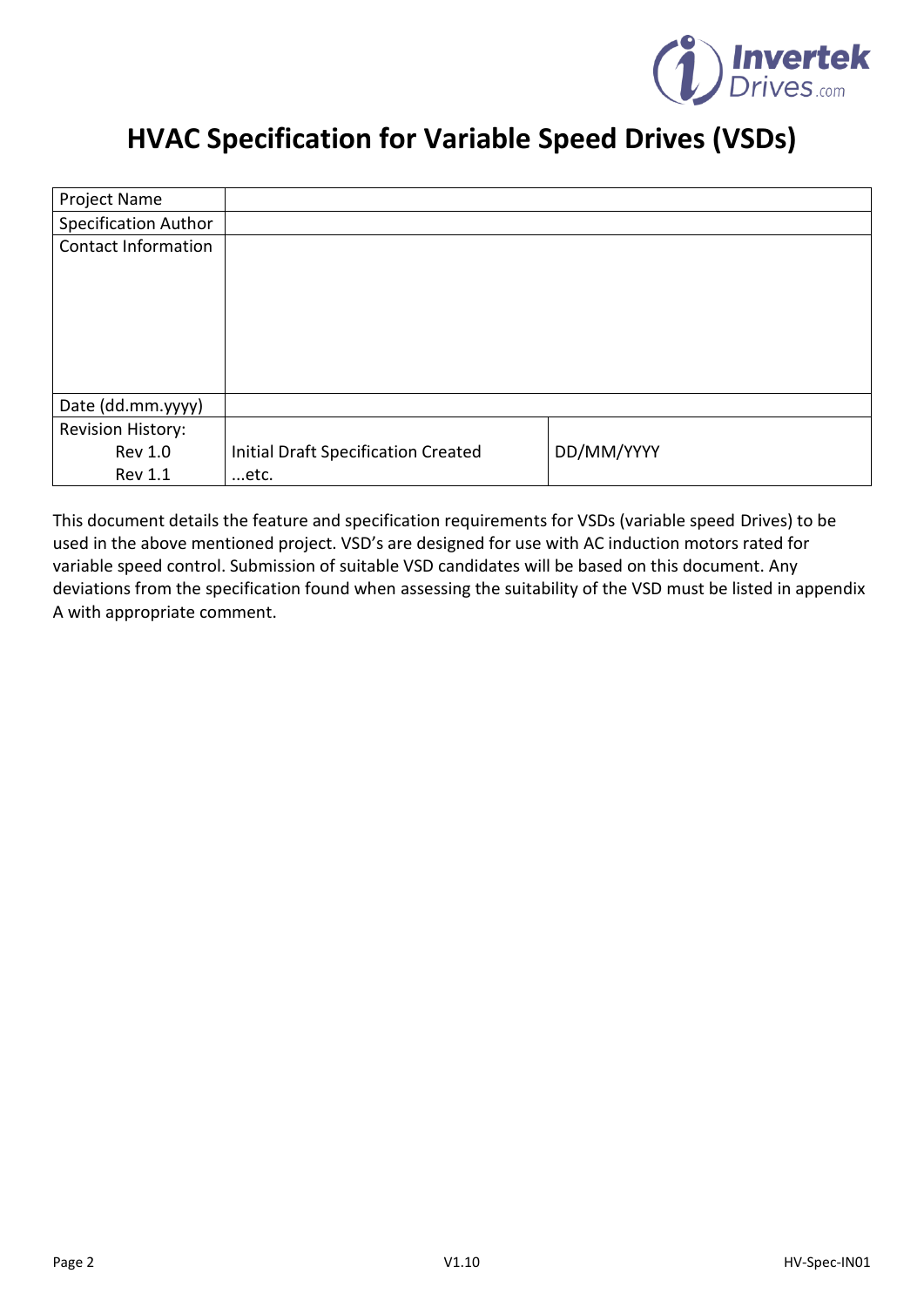

# <span id="page-2-0"></span>**Contents**

|    |       |                                                                                                                          | $\overline{\mathbf{3}}$ |
|----|-------|--------------------------------------------------------------------------------------------------------------------------|-------------------------|
|    | 1.    |                                                                                                                          | 6                       |
|    | 1.1.  |                                                                                                                          |                         |
|    | 1.2.  |                                                                                                                          |                         |
|    | 2.    |                                                                                                                          | 6                       |
|    | 2.1.  |                                                                                                                          |                         |
|    | 2.2.  |                                                                                                                          |                         |
|    | 2.3.  |                                                                                                                          |                         |
|    | 2.4.  |                                                                                                                          |                         |
|    | 2.5.  |                                                                                                                          |                         |
|    | 2.6.  |                                                                                                                          |                         |
|    | 2.7.  |                                                                                                                          |                         |
|    | 2.8.  |                                                                                                                          |                         |
|    | 2.9.  |                                                                                                                          |                         |
|    | 2.10. |                                                                                                                          |                         |
|    | 3.    |                                                                                                                          |                         |
|    | 3.1.  |                                                                                                                          |                         |
|    | 3.2.  |                                                                                                                          |                         |
|    | 3.3.  |                                                                                                                          |                         |
|    |       | 4. VSD Ratings                                                                                                           |                         |
|    | 4.1.  |                                                                                                                          |                         |
|    | 4.2.  |                                                                                                                          |                         |
|    | 4.3.  |                                                                                                                          |                         |
|    | 4.4.  |                                                                                                                          |                         |
|    | 4.5.  |                                                                                                                          |                         |
|    | 4.6.  |                                                                                                                          |                         |
|    | 4.7.  |                                                                                                                          |                         |
|    | 5.    |                                                                                                                          | 9                       |
|    | 5.1.  |                                                                                                                          |                         |
|    | 5.2.  |                                                                                                                          |                         |
|    | 5.3.  |                                                                                                                          |                         |
|    | 5.4.  |                                                                                                                          |                         |
|    | 5.5.  |                                                                                                                          |                         |
|    | 5.6.  |                                                                                                                          |                         |
| 6. |       |                                                                                                                          |                         |
|    | 6.1.  |                                                                                                                          |                         |
|    |       | 6.1.1.                                                                                                                   |                         |
|    |       | 6.1.2.                                                                                                                   |                         |
|    |       | Power Loss Ride-through Manual Manual Manual Manual Manual Manual Manual Manual Manual Manual Manual Manual Ma<br>6.1.3. | 10                      |
|    |       | 6.1.4.                                                                                                                   | 10                      |
|    |       | 6.1.5.                                                                                                                   | 10                      |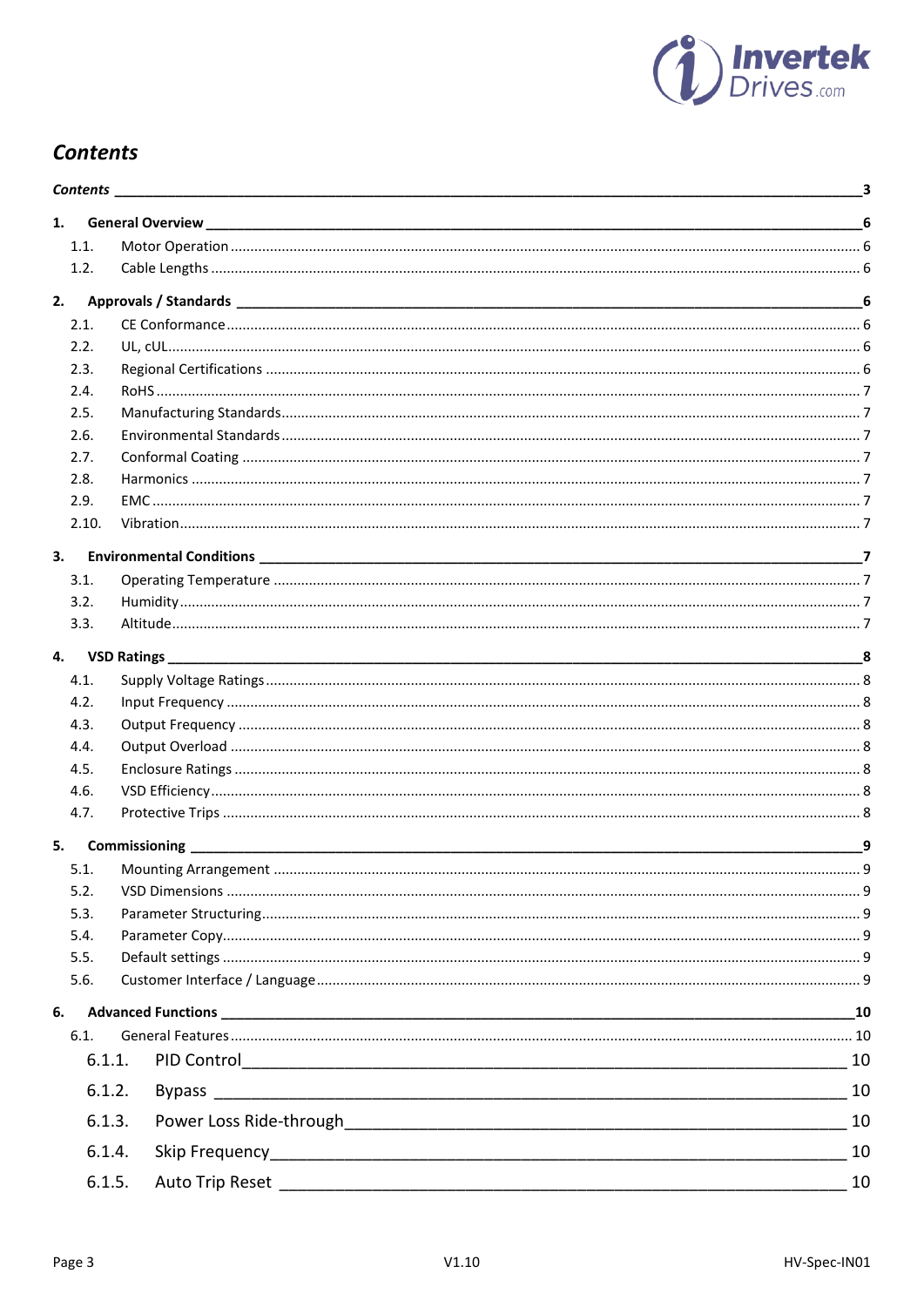

| 6.1.6.         |                                                                                             |    |
|----------------|---------------------------------------------------------------------------------------------|----|
| 6.2.           |                                                                                             |    |
| 6.2.1.         |                                                                                             |    |
| 6.2.2.         |                                                                                             |    |
| 6.3.           |                                                                                             |    |
| 6.4.           |                                                                                             |    |
| 6.4.1.         |                                                                                             |    |
| 6.4.2.         |                                                                                             |    |
| 6.4.3.         |                                                                                             | 11 |
| 6.4.4.         |                                                                                             |    |
| 6.4.5.         | Motor Inactivity Prevention (Pump Stir Function/blockage prevention)) ___________________11 |    |
| 7.             |                                                                                             |    |
| 7.1.           |                                                                                             |    |
| 7.2.           |                                                                                             |    |
| 7.3.           |                                                                                             |    |
| 8.             |                                                                                             |    |
| 8.1.           |                                                                                             |    |
| 8.2.           |                                                                                             |    |
| 8.3.           |                                                                                             |    |
| 8.4.           |                                                                                             |    |
| 8.5.           |                                                                                             |    |
| 8.6.<br>8.7.   |                                                                                             |    |
| 8.8.           |                                                                                             |    |
| 8.9.           |                                                                                             |    |
| 9.             | <b>Communications</b>                                                                       | 13 |
|                |                                                                                             |    |
|                |                                                                                             | 13 |
| 10.1.<br>10.2. |                                                                                             |    |
|                |                                                                                             |    |
|                |                                                                                             | 14 |
| 11.1.          |                                                                                             |    |
|                |                                                                                             | 14 |
| 12.1.          |                                                                                             |    |
| 12.2.          |                                                                                             |    |
| 12.3.          |                                                                                             |    |
| 12.4.          |                                                                                             |    |
| 12.5.          |                                                                                             |    |
|                |                                                                                             | 15 |
| 13.1.          |                                                                                             |    |
| 13.2.          |                                                                                             |    |
| 13.3.          |                                                                                             |    |
|                |                                                                                             | 16 |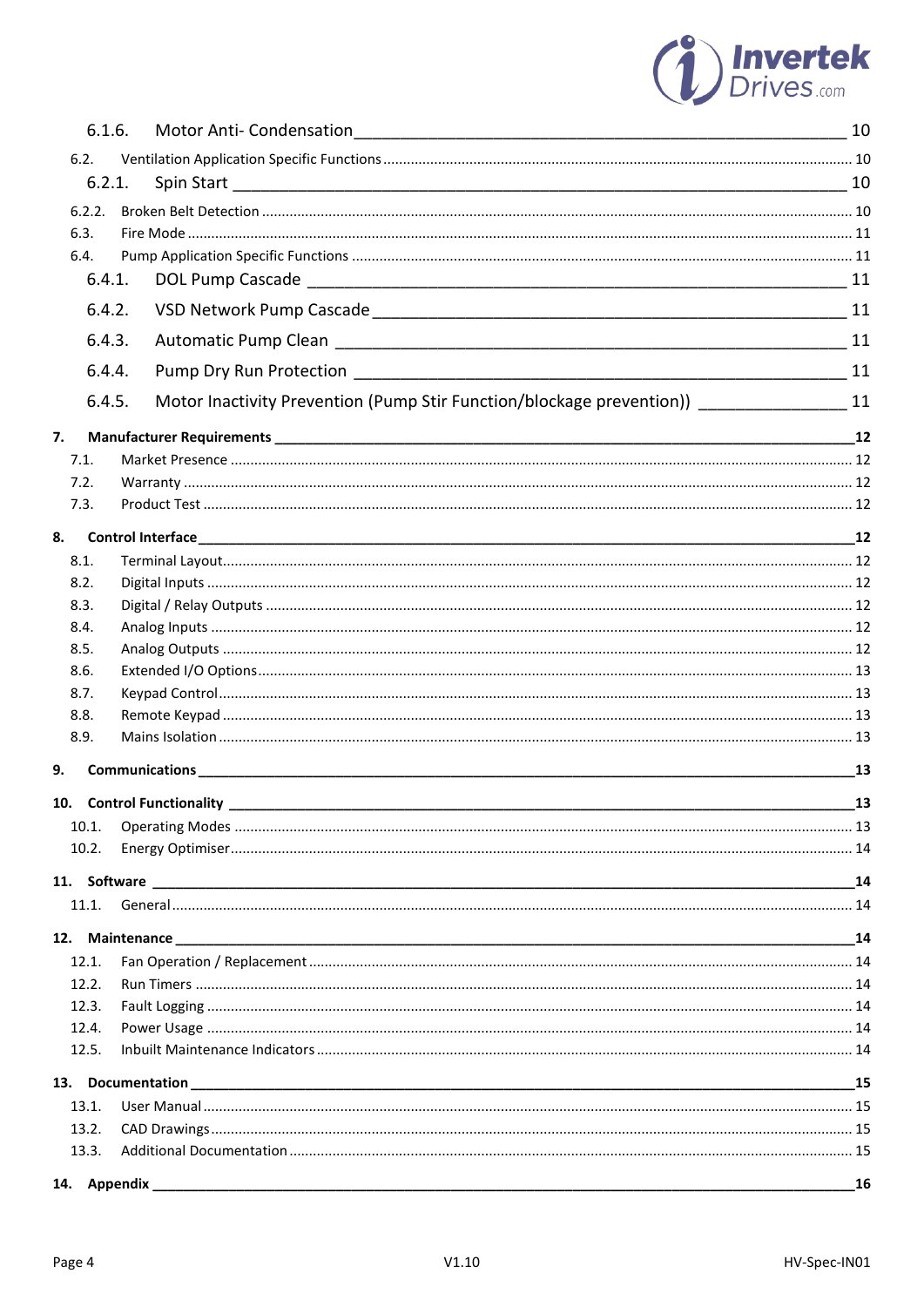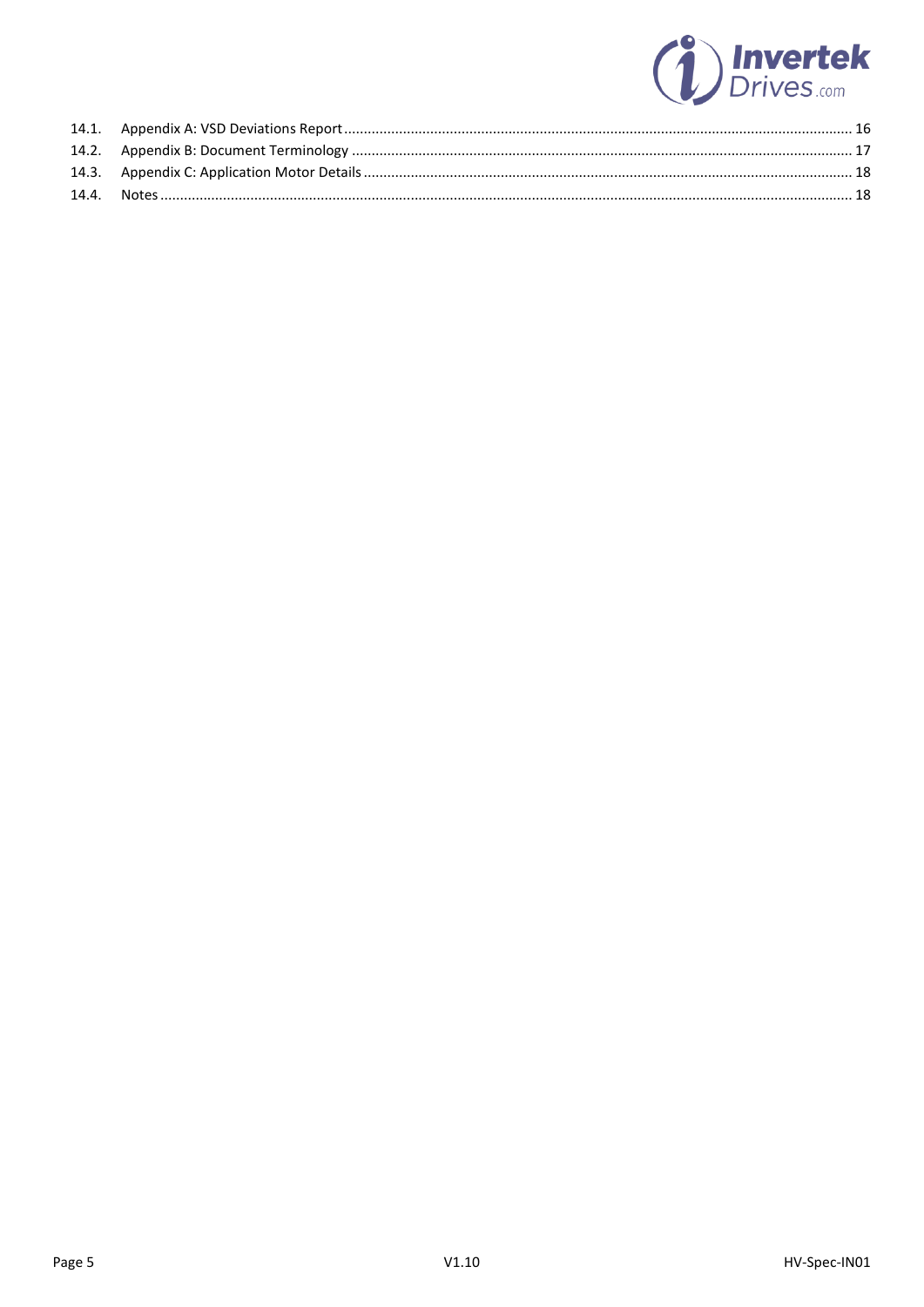

# <span id="page-5-0"></span>**1. General Overview**

#### <span id="page-5-1"></span>**1.1. Motor Operation**

- VSD's shall be capable of controlling and correctly protecting the motor/s detailed in section 14.3 throughout the required speed range.
- VSD's should include protection features to ensure that the motor may not operate in an overloaded condition which may cause damage to the connected motor.
- VSD's shall be selected based on the full load operating current of the motor. No under sizing of the VSD is permitted, nor should any over sizing be necessary.
- VSD's shall be capable of controlling the motor with a constant or variable torque output characteristic in order to operate the desired load. Selection between constant and variable torque operation should be easily selectable by parameters within the VSD.
- VSD's shall be capable of operating with High Efficiency motors of classes IE2, IE3 and IE4.

#### <span id="page-5-2"></span>**1.2. Cable Lengths**

- The VSD must be suitable for operating the listed motors (appendix C) with a motor cable length up to 100 metres.
- Use of or requirements for additional output filters / chokes for extended cable lengths should be clearly illustrated in the product manual.

# <span id="page-5-3"></span>**2. Approvals / Standards**

#### <span id="page-5-4"></span>**2.1. CE Conformance**

- The VSD manufacturer will provide a declaration of conformity for the relevant safety provisions of the following European Commission standards:
	- o 2006/95/EC Low Voltage Directive
	- o 2004-108/EC EMC Directive
- VSD will be designed and manufactured in accordance with the following European Commission standards:

| EN 61800-5-1: 2003                  | Adjustable speed electrical power Drive systems. Safety requirements. Electrical,     |
|-------------------------------------|---------------------------------------------------------------------------------------|
|                                     | thermal and energy.                                                                   |
| EN 61800-3 2 <sup>nd</sup> Ed: 2004 | Adjustable speed electrical power Drive systems. EMC requirements and specific test   |
|                                     | methods                                                                               |
| EN 55011: 2007                      | Limits and Methods of measurement of radio disturbance characteristics of industrial, |
|                                     | scientific and medical (ISM) radio-frequency equipment (EMC)                          |
| EN60529:1992                        | Specifications for degrees of protection provided by enclosures                       |
| EN61000-3-12                        | Limits for harmonic currents produced by equipment connected to the public low        |
|                                     | voltage systems with input current <16A and ≤75A per phase                            |

All products will carry the CE standard logo on their data label and associated packaging

#### <span id="page-5-5"></span>**2.2. UL, cUL**

- All VSD's must be compliant with National standards applicable to the country of installation, and International standards. Product supplied by the VSD manufacturer will be certified to Underwriters' Laboratories (UL) and Underwriters' Laboratories of Canada (CUL) appropriate standards.
- The product data label will carry the UL/CUL standard logo.
- Standards numbers required for VSD's are listed below:
	- o Power Conversion Equipment UL 508C

#### <span id="page-5-6"></span>**2.3. Regional Certifications**

- The manufacturer will have obtained regional certification to the following Standards.
	- o CTick: Australia and New Zealand
	- o GOST: Russia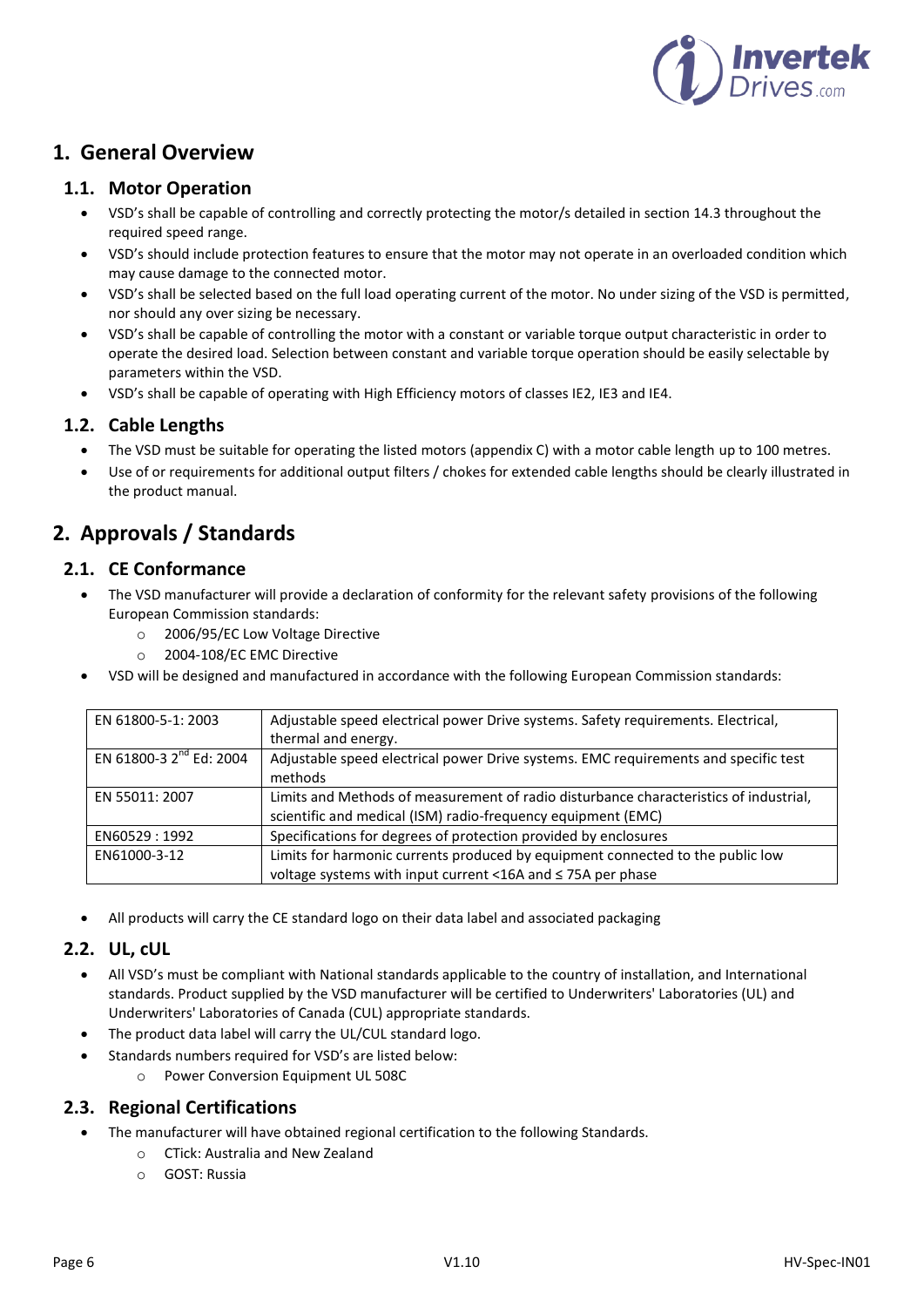

# <span id="page-6-0"></span>**2.4. RoHS**

- The VSD manufacturer will manufacture all VSD's and associated components in accordance with the RoHS (restriction of hazardous substances) directive, EU Directive 2002/95.
- A statement of the company policy for RoHS must be provided on request.

#### <span id="page-6-1"></span>**2.5. Manufacturing Standards**

- The VSD manufacturer conforms to the following certifications / standards and appropriate documentation can be provided on request.
	- o ISO 9001:2008 Quality Management Systems

#### <span id="page-6-2"></span>**2.6. Environmental Standards**

 The chosen VSD manufacturer shall operate an environmental management system in accordance with ISO 14001. A copy of the certification of compliance shall be provided on request.

#### <span id="page-6-3"></span>**2.7. Conformal Coating**

- VSD's will be provided as standard with conformal coating applied to all sensitive electrical components (i.e. processors, high density electrical IC's and connectors, etc.).
- VSD's will be provided on request from the manufacturer with conformal coated (full Tropicalization) of the PCBs and internal electronics in order to further protect from environmental conditions.
- Conformal coating (Tropicalization) will be applied according to standard ICE 60721-3-3, Class 3C2.

#### <span id="page-6-4"></span>**2.8. Harmonics**

- VSD's shall be of a low harmonic design, and shall provide compliance with EN61000-3-12 for units in the range where input current >16A and ≤75A per phase
- Inverters up to 45kW for use on 3 Phase supplies shall utilise film capacitors in the DC link, to minimise harmonic distortion without the need for AC or DC chokes
- Inverters > 45kW may utilise conventional electrolytic capacitors and AC or DC chokes
- The VSD supplier, on request, shall provide an estimate of the expected harmonic levels for the proposed project installation.

#### <span id="page-6-5"></span>**2.9. EMC**

- All VSD's will be available with inbuilt EMC filters as standard.
- Non-filtered, or filter disconnected, units will be available on request.

#### <span id="page-6-6"></span>**2.10. Vibration**

- The VSD must be vibration tested as part of the design process against the following standards:
	- o Bump test: Reference standard: IEC 60068-2-29
		- o Random vibration test: Reference standard: IEC 60068-2-64
		- o Sinusoidal vibration test: Reference standard: IEC 60068-2-6

# <span id="page-6-7"></span>**3. Environmental Conditions**

#### <span id="page-6-8"></span>**3.1. Operating Temperature**

- All VSD's must be suitable for operation within an ambient temperature range of -10  $50^{\circ}$ C (14 122°F)
- If de-rating of the VSD is required to meet higher operational temperatures then the de-rating factor for the VSD at the maximum ambient temperature must be provided in writing by the manufacturer.

#### <span id="page-6-9"></span>**3.2. Humidity**

- VSD's must be capable of withstanding operation in environments with humidity of maximum 95% non-condensing.
- In applications above this range conformal coated VSD will be provided with conformation from the manufacturer of their suitability for operation in the given environment.

#### <span id="page-6-10"></span>**3.3. Altitude**

- The VSD must be capable of operating at the following altitude above sea level:
- Up to 1000m above Sea Level without de-rating
- Up to 4000m above Sea Level with manufacturer specified de-rating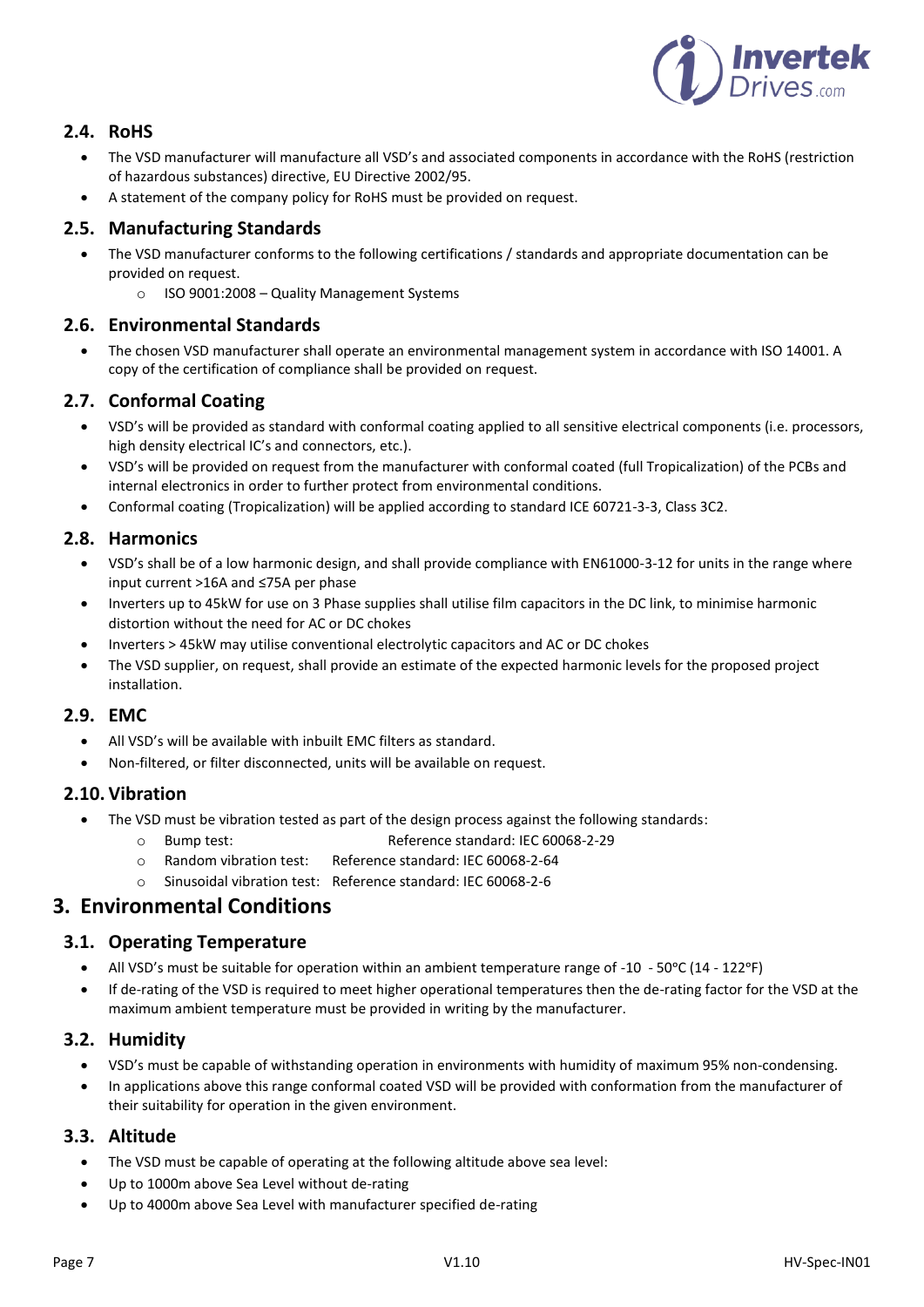

- VSD specified for the motors listed in appendix C must be capable of supplying the required full load motor current at the project specified altitude.
- A statement of de-rating must be provided by the VSD manufacturer within the product user manual.

# <span id="page-7-0"></span>**4. VSD Ratings**

#### <span id="page-7-1"></span>**4.1. Supply Voltage Ratings**

- All VSD's shall be capable of operating on the AC Supply Voltages applicable to the end site, with suitable tolerance for variations in the incoming mains power supply. The applicable supply voltage range must meet one of the below :-
	- $\circ$  200 240VAC + / 10%
	- $\circ$  380 480 VAC + / 10%
	- $\circ$  480 525 VAC + / 10%
	- $\circ$  500 600 VAC + / 10%
- VSD's shall be capable of operating continuously within the specified voltage range
- VSD's shall have configurable behaviour in the event of a mains supply loss, such that the user can select to
	- o Ride through the mains loss, using energy recovered from the load
	- o Freewheel or coast the load
	- o Fast Stop the Load
- VSD's must be capable of continuous operation with the connected load with up to 3% voltage imbalance between the incoming phases
- In the event of an phase imbalance greater than 3%, the VSD should be capable of maintaining operation at reduced load, to avoid nuisance tripping
- Where continuous high levels of phase imbalance are present, the VSD shall provide protection features to prevent damage and shut down in a safe manner.
- VSD shall provide protection against loss of one or more mains input phases
- VSD's shall be suitable for use on an electrical supply with fault current capacity up to 100,000 symmetrical amperes.

#### <span id="page-7-2"></span>**4.2. Input Frequency**

• VSD's shall be capable of operating with a mains supply frequency range of  $50 - 60$ Hz +  $/$  - 2%.

#### <span id="page-7-3"></span>**4.3. Output Frequency**

- The VSD shall be capable of variable frequency, variable voltage output in the range 0 500Hz and 0 Supply Voltage.
- Frequency resolution must be at least 0.1Hz

#### <span id="page-7-4"></span>**4.4. Output Overload**

- VSD overload current must be capable of outputting a minimum of 110% of the nominal rated current for a period of at least 60 Seconds.
- A short term overload condition will be permitted by the VSD, allowing 125% of nominal current for a minimum of 2 Seconds.

#### <span id="page-7-5"></span>**4.5. Enclosure Ratings**

- VSD's must be available with a minimum IP (ingress protection) rating as follows:
	- $O$  Up to 11kW / 15HP (380 480VAC)
		- VSD is to be provided with a minimum IP66 enclosure rating.
	- o Up to 160kW / 250HP (380 480VAC)
		- VSD is to be provided with a minimum IP55 enclosure rating.
	- o Above 160kW / 250HP (380 480VAC)
		- VSD is to be provided with a minimum IP20 enclosure rating.

#### <span id="page-7-6"></span>**4.6. VSD Efficiency**

VSD's offered will have a minimum efficiency of 978% when operating at full load.

#### <span id="page-7-7"></span>**4.7. Protective Trips**

Protection must be provided by the VSD for the following conditions.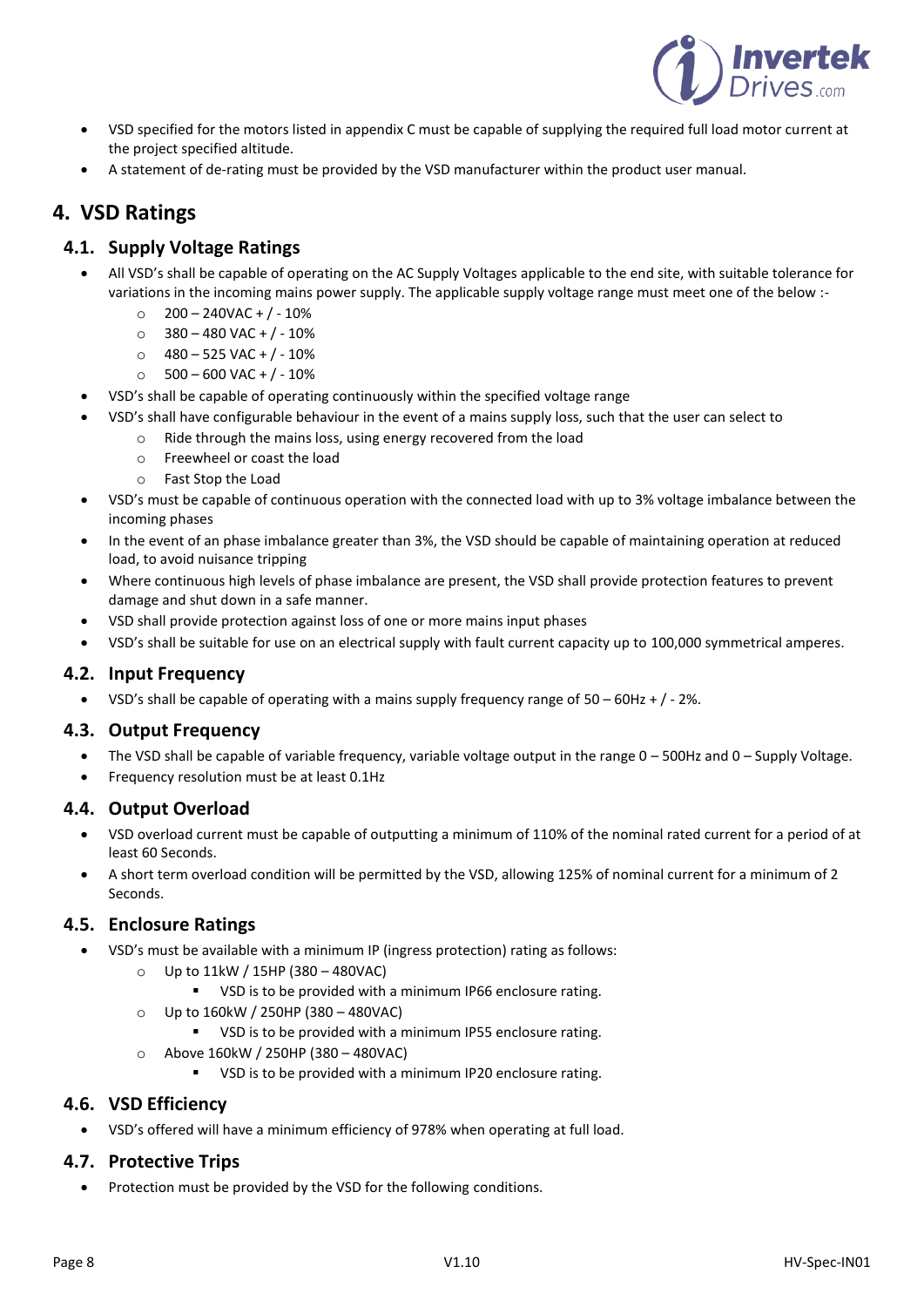

| Over voltage                          |
|---------------------------------------|
| Under Voltage                         |
| <b>Motor Short Circuit Protection</b> |
| <b>Motor Over-current</b>             |
| Instantaneous Over-current            |
| <b>Phase Loss Detection</b>           |
| Phase imbalance detection             |
| Under Load Supervision                |
| Over Load Supervision                 |
| <b>Stall Protection</b>               |
| VSD Over-Temperature                  |
| <b>External Trip Input</b>            |
| Motor Thermistor Input                |
| Loss of reference / feedback (4-20mA) |

# <span id="page-8-0"></span>**5. Commissioning**

#### <span id="page-8-1"></span>**5.1. Mounting Arrangement**

VSD's up to and including 160kW must be designed with a means of wall mounting the unit.

#### <span id="page-8-2"></span>**5.2. VSD Dimensions**

- VSD dimensions for each VSD must be provided in conjunction with this specification.
- VSDs should be suitable for mounting directly side by side, with heat sink flanges touching

#### <span id="page-8-3"></span>**5.3. Parameter Structuring**

- Parameters will be grouped into a logical menu structure such that required parameters are easily accessible and irrelevant parameters can be easily avoided.
- Single list parameter menu structures are not permissible.
- Parameter Numbering will be entirely consistent across the VSD power range required by this project.

#### <span id="page-8-4"></span>**5.4. Parameter Copy**

- A fast copy function must be provided on the VSD to allow parameters to be copied simply and quickly between VSDs or to be transferred immediately from a copy device to the VSD during commissioning.
- Parameter copy and transfer must be accomplished with a **single** button press on the copy device or drive keypad.
- The user must be able to protect (lock) the contents of the copy device to avoid accidental over-write.
- Copy devices must be capable of interfacing to a PC and provide a wireless interface for parameter upload / download

#### <span id="page-8-5"></span>**5.5. Default settings**

- The VSD must be ordered and subsequently shipped direct from the factory with a choice of 50Hz or 60Hz default settings pre-programmed into the VSD.
- The VSD must be capable of storing OEM default parameters that are held within VSD memory and are restored to the VSD on default.
- An additional 'restore to factory default' must also be available.

#### <span id="page-8-6"></span>**5.6. Customer Interface / Language**

- Interface Delivery: The VSD must be delivered with a user interface (keypad and display) fitted to the product that is capable of fully supporting the commissioning and test of the product.
- Interface Plug-ability: The VSD interface **must form a permanent part** of the VSD enclosure such that it is always available for status monitoring or programming. VSDs with detachable interface arrangements are not permitted.
- Interface Display Type:

The VSD must be provided with an OLED (or similar) High visibility, full text, multiple line display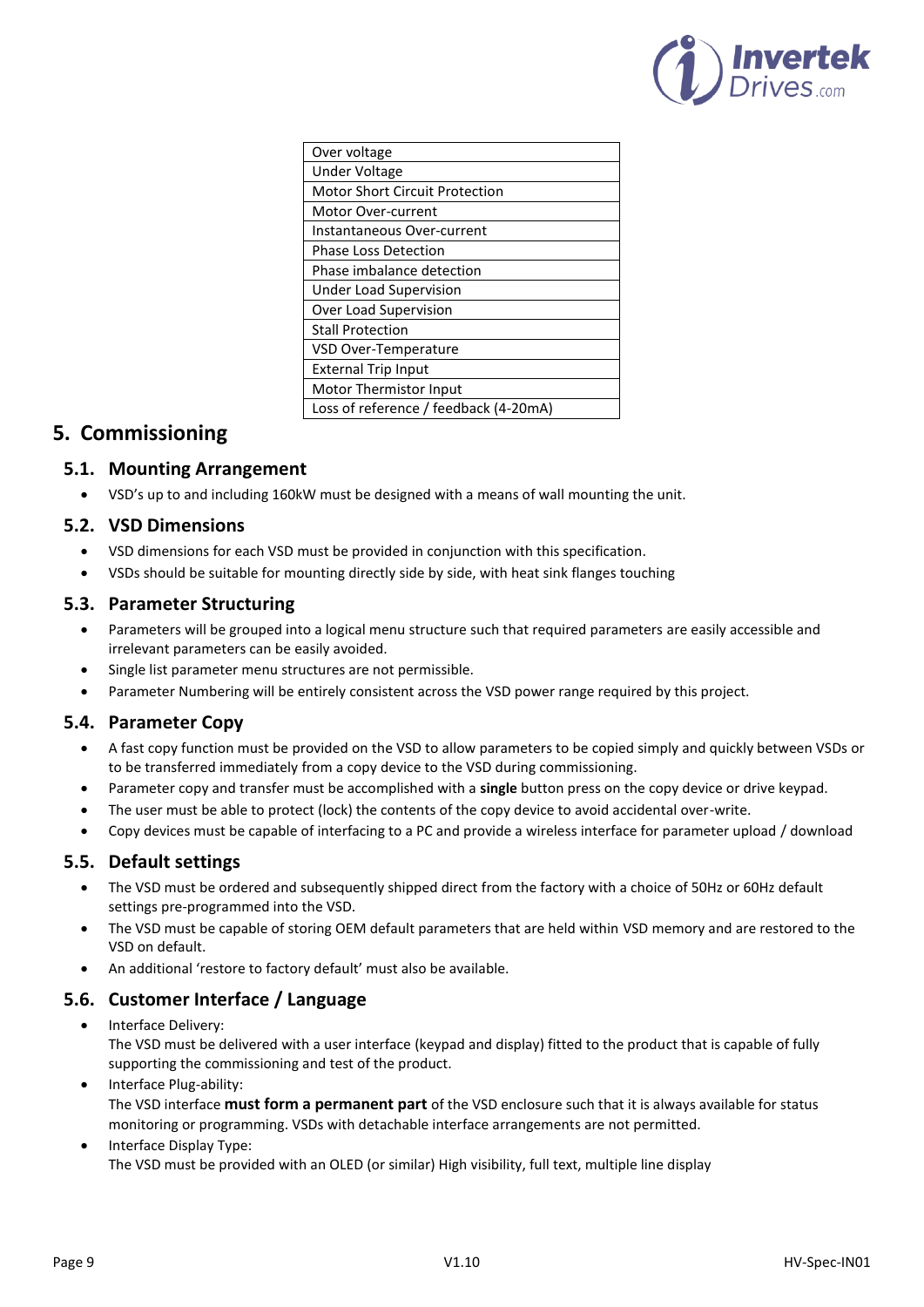

- Interface Languages: The text display must be programmable to show information in the language/languages prevalent to the region of commissioning and installation
- Interface variation: The VSD interface for all frame sizes required within this application will be identical in operation and layout.

# <span id="page-9-0"></span>**6. Advanced Functions**

#### <span id="page-9-2"></span><span id="page-9-1"></span>**6.1. General Features**

#### **6.1.1. PID Control**

- The VSD will have an internal PID controller for direct control of motor speed
- The VSD will be capable of receiving a reference signal in all of the following formats:
- 4-20mA, 20-4mA, 0-20mA, 0-10V, 10-0V, preset value, keypad, communication
- The VSD will be capable of receiving a feedback signal in the following format:
- 4-20mA, 20-4mA, 0-20mA, 0-10V, 10-0V
- The VSD will contain separately configurable sleep and wake levels programmed to optimise operational efficiency.
- A boost on start or wake feature is required to provide initial start-up control prior to entering PID mode.
- <span id="page-9-3"></span>A boost on sleep feature is required to boost feedback levels prior to entering sleep mode.

## **6.1.2. Bypass**

- The VSD is required to be supplied with functionality able to control a three contactor bypass circuit / configuration.
- The VSD will be capable of automatically selecting bypass control in the event of a VSD trip condition.
- The VSD will be capable of selecting bypass or VSD control based on a digital input to the VSD.
- <span id="page-9-4"></span>The VSD will be capable of automatically selecting bypass control in the event of the VSD entering fire mode.

## **6.1.3. Power Loss Ride-through**

- The VSD be able to detect a mains loss condition.
- The VSD will be configurable to continue short term operation in the event of a mains loss condition by decelerating the motor and using regenerated energy in order to maintain operational voltage within the VSD (mains loss ride through).

# **6.1.4. Skip Frequency**

- <span id="page-9-5"></span> The VSD will provide a programmable skip frequency bandwidth in order to avoid continuous operation at a resonance frequency.
- Inbuilt programming (such as PLC function blocks) will allow more complex skip frequency and motion profiles to be programmed into the VSD.

# **6.1.5. Auto Trip Reset**

<span id="page-9-7"></span><span id="page-9-6"></span>The VSD will be capable of automatically resetting from a trip condition.

#### **6.1.6. Motor Anti- Condensation**

- The VSD will provide means of circulating voltage / current through the motor whilst the motor is in a stop condition in order to heat the motor and prevent formation of moisture.
- The level of voltage / current applied to the motor must be parameter configured.
- The VSD will be able to heat the motor both prior to start-up and on returning to a stop condition.

#### <span id="page-9-9"></span><span id="page-9-8"></span>**6.2. Ventilation Application Specific Functions**

#### **6.2.1. Spin Start**

- A bi-directional spin start function (catch a spinning motor / start into spinning load) is required.
- <span id="page-9-10"></span>The spin start function should be enabled at Default, and on shipment from the factory.

#### **6.2.2. Broken Belt Detection**

The VSD will feature a detection feature that detects when a belt break occurs on a belt driven load.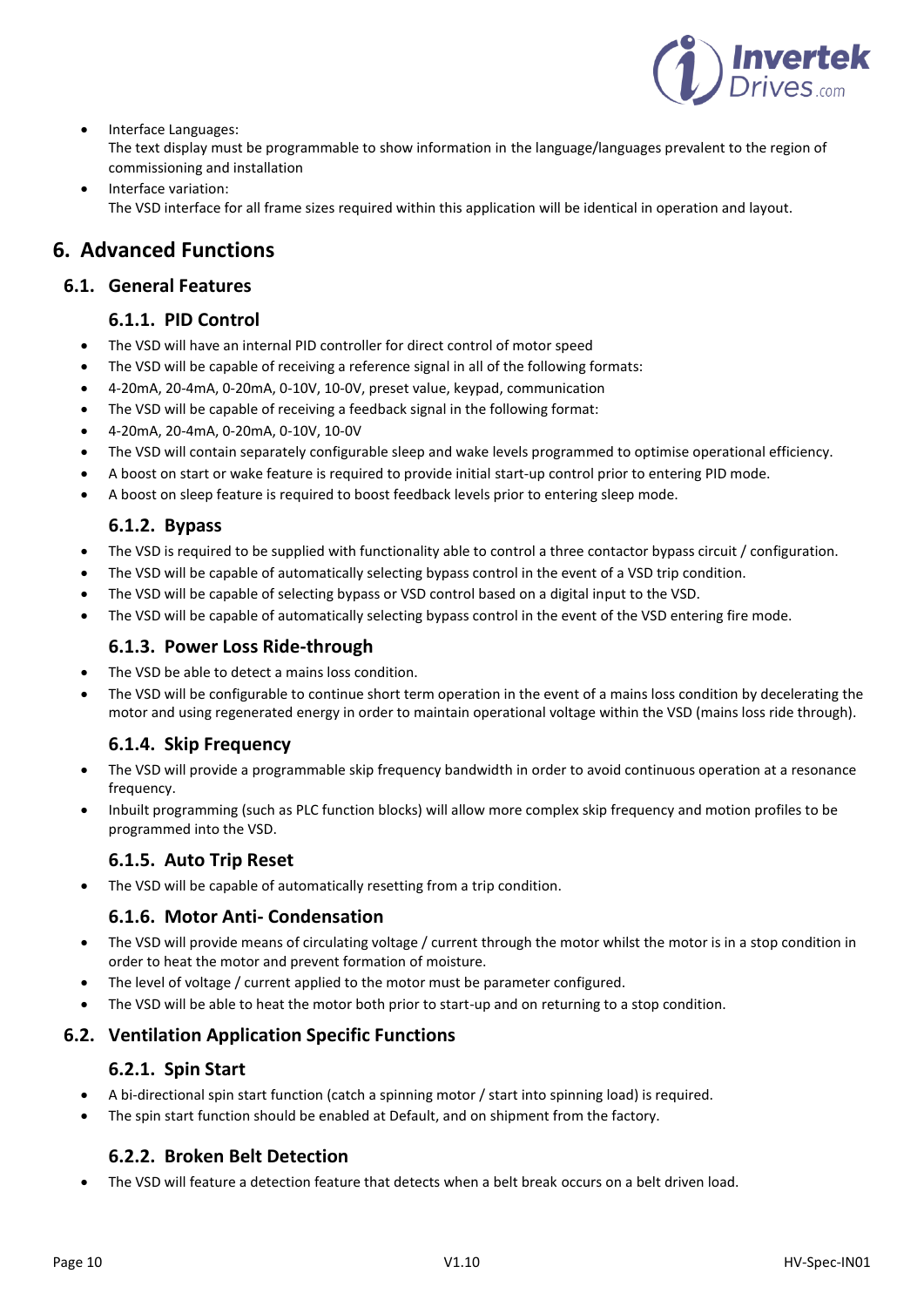

 The VSD will be able to stop operation and indicate a trip status when broken belt is detected. Indication of trip will include both indication on the VSD display and operation of a warning relay.

#### <span id="page-10-0"></span>**6.3. Fire Mode**

- The VSD will feature a Fire mode feature that detects an input designated for fire mode and puts the VSD into a continuously running status (ignoring trips).
- Direction of operation in Fire mode must be selectable within the VSD set-up
- The input for fire mode must be selectable as either normally closed or normally open.
- The VSD will be able to indicate it is operating in fire mode via a control output.
- The VSD will record details of operation in fire mode within its diagnostic parameters
- The VSD must be capable of operating in PID mode whilst Fire Mode is also active

#### <span id="page-10-2"></span><span id="page-10-1"></span>**6.4. Pump Application Specific Functions**

#### **6.4.1. DOL Pump Cascade**

- The VSD will incorporate a pump cascade (staging) controller.
- The VSD will be capable of controlling (a maximum of) 4 DOL pumps in the cascade (plus the VSD pump).
- The VSD should monitor and actively share duty between available DOL pumps.
- <span id="page-10-3"></span>Run-time clocks must be available for all DOL pumps via the VSD parameter menu.

#### **6.4.2. VSD Network Pump Cascade**

- The VSD will have capability to network to other VSD's in order to create a multiple VSD pump cascade.
- One of the VSD's in the network will be capable to operate as a master controller to control itself and all other VSD's without the need for external controllers.
- All VSD's will run at variable speed to maximise energy saving.
- The (maximum) number of VSD's controlled by the master (including the master) will be 5.
- The master VSD will be able to share duty between all available pumps.
- The master VSD will automatically compensate when a VSD or pump goes off-line.
- The operator will be able to mains isolate any drive (including the master) from the network without prohibiting the continued operation of the system.

#### **6.4.3. Automatic Pump Clean**

- <span id="page-10-4"></span>The VSD will incorporate a detection feature that detects when a pump is becoming blocked
- The VSD will be capable of running a pre-programmed cleaning cycle in order to clear the blockage from the pump.
- <span id="page-10-5"></span>The cleaning cycle will be user configurable to allow optimising to different operating conditions.

#### **6.4.4. Pump Dry Run Protection**

- The VSD will feature a detection feature that detects when a pump is beginning to run dry
- The VSD will be able to stop operation and indicate a trip when pump dry run is detected.
- <span id="page-10-6"></span>Indication of trip will include both status indication on VSD display and operation of a warning relay.

# **6.4.5. Motor Inactivity Prevention (Pump Stir Function/blockage prevention))**

- The VSD will contain a function that automatically runs the motor periodically to prevent long periods of inactivity.
- The activation of the function (inactivity period) will be parameter defined within the VSD.
- The output cycle (motor operating times and frequencies) during operation of this function will be parameter defined within the VSD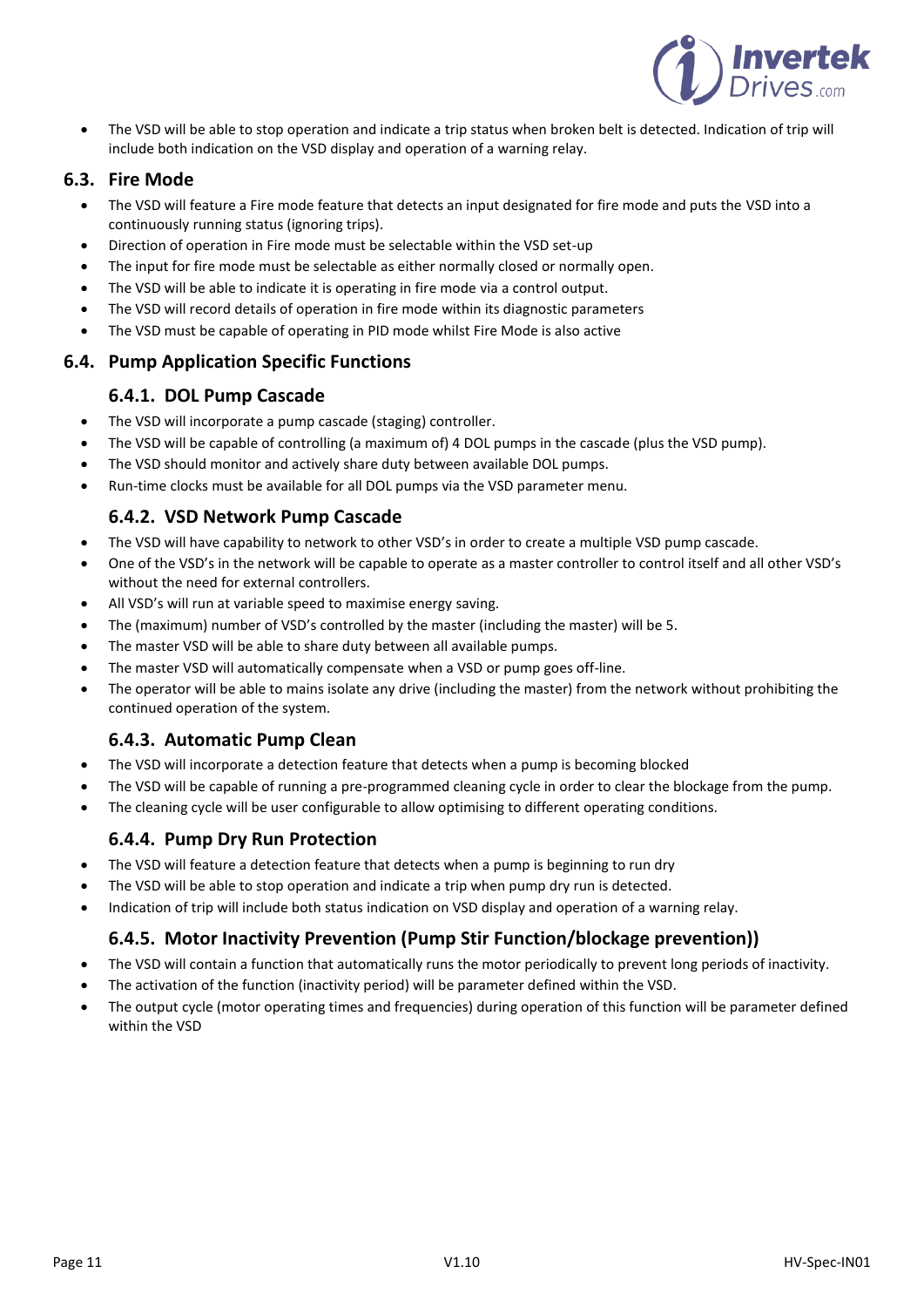

# <span id="page-11-0"></span>**7. Manufacturer Requirements**

#### <span id="page-11-1"></span>**7.1. Market Presence**

- The VSD manufacturer will have an authorised agent or distributor within the location that the application will be installed.
- The authorised agent or distributor will have received official product training by the VSD manufacturer and will be able to provide certification to this end.
- The authorised agent or distributor will be able to provide local service and support.
- The authorised agent or distributor will be in receipt of all product updates issued by the manufacturer.
- The authorised agent or distributor will be able to provide certified factory start-up on request.

#### <span id="page-11-2"></span>**7.2. Warranty**

- The VSD will carry a 24 month warranty from the date of manufacturer.
- Service life for the VSD will continue for a minimum of 24 months beyond the end of product manufacturer.
- The authorised agent or distributor will be able to offer a scheduled maintenance contact.
- The VSD will be able to indicate visually and via a control output when maintenance checks are due.
- The VSD manufacturer will produce and publish a recommended maintenance schedule.

#### <span id="page-11-3"></span>**7.3. Product Test**

- PCB's should be tested and verified prior to assembly into the VSD.
- The VSD should be subject to an automated functional test of all functions prior to shipment.
- VSD build and test data must be retained by the manufacturer and available on request.

# <span id="page-11-4"></span>**8. Control Interface**

#### <span id="page-11-5"></span>**8.1. Terminal Layout**

- VSD control terminals will be pluggable type, with appropriate interlocking to avoid misplacement.
- VSD nomenclature for control terminals and numbering designation will remain consistent across the complete VSD range.

#### <span id="page-11-6"></span>**8.2. Digital Inputs**

- The VSD will have sufficient programmable digital inputs to facilitate control within the application. The VSD must provide:
	- o Min 5 Digital inputs within the standard product
	- o Min 8 Digital inputs within the standard product plus additional options

# <span id="page-11-7"></span>**8.3. Digital / Relay Outputs**

- The VSD will have sufficient programmable digital and relay outputs to facilitate control within the application. The VSD must provide:
	- o Min 2 Relay Outputs with the standard product
	- o Min 5 Relay Outputs with the standard product plus additional options
	- o Min 2 Digital Outputs with the standard product

#### <span id="page-11-8"></span>**8.4. Analog Inputs**

- The VSD will have sufficient programmable analog inputs to facilitate control within the application. The VSD must provide:
	- o Min 2 Analog Inputs with the standard product

#### <span id="page-11-9"></span>**8.5. Analog Outputs**

- The VSD will have sufficient programmable analog outputs to facilitate control within the application. The VSD must provide:
	- o Min 2 Analog Outputs with the standard product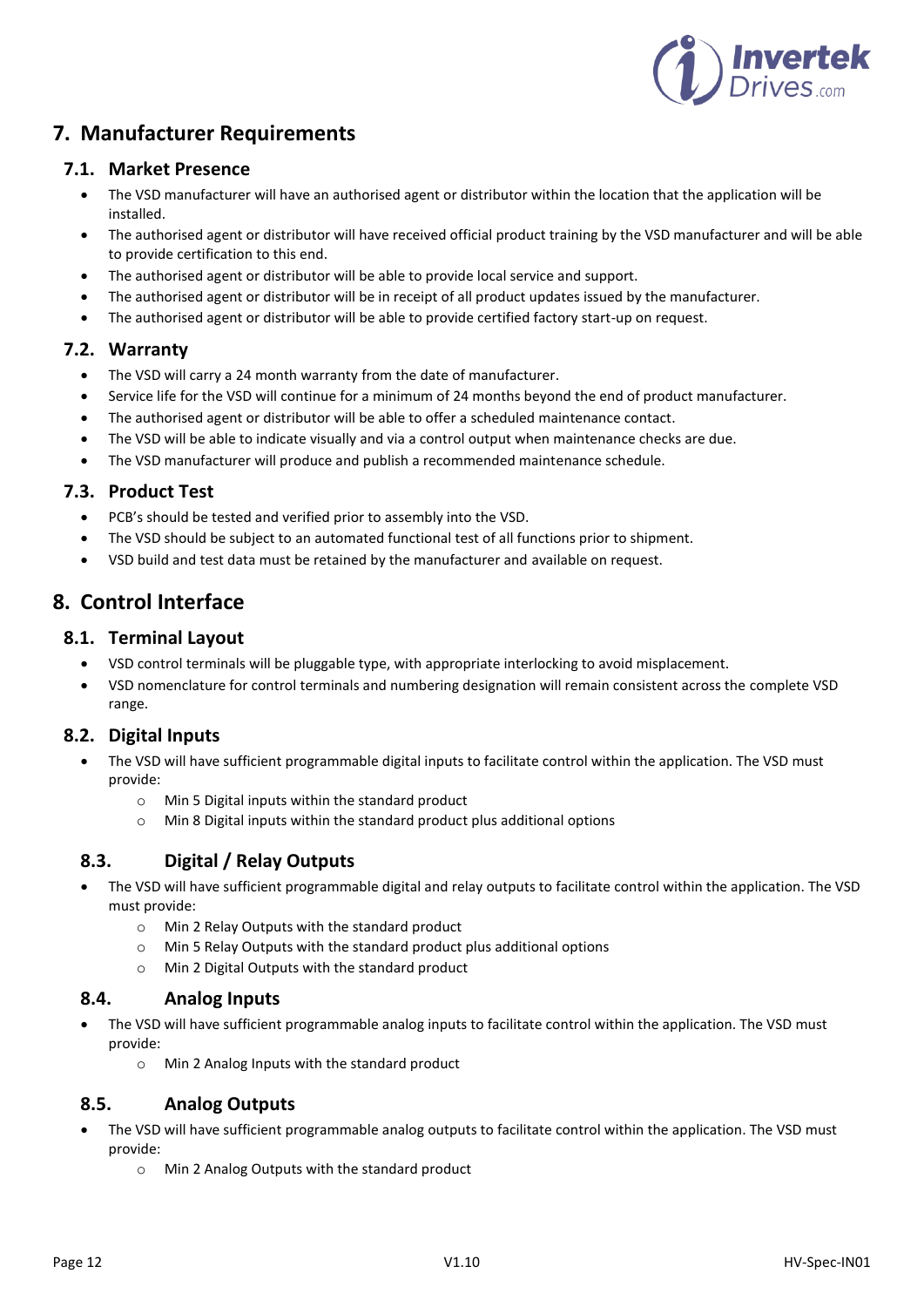

# <span id="page-12-0"></span>**8.6. Extended I/O Options**

- Option modules must be provided for the purposes of expanded I/O when required
- Any option module must be fully contained within the VSD enclosure and will not reduce the overall IP rating of the product.

## <span id="page-12-1"></span>**8.7. Keypad Control**

- The VSD will be supplied with a keypad and interface capable of starting, stopping and controlling the speed of the VSD.
- The Keypad will be supplied with each VSD (factory fit) and will not be detachable from the VSD.
- Operational status of the VSD will be displayed in plain text format, and in the appropriate language.
- The keypad will incorporate dedicated Hand and source programmable Auto selection keys for selection of local or remote control.
- The Keypad will automatically become active when the VSD in placed into Hand control mode.
- Keypad functionality will be inactive whilst the VSD is under remote control mode (with exception of Hand selection key and parameter monitoring/editing).
- The VSD will incorporate bump-free transfer when switching between Hand and Auto modes.

## <span id="page-12-2"></span>**8.8. Remote Keypad**

- A remote keypad will be provided for the application and will be capable of mimicking the functionality of the VSD standard keypad and display.
- The remote keypad will be OLED Technology (High visibility, full text, multi-line display)
- The remote keypad must be lockable to prevent parameter change.
- The remote keypad will be minimum IP55 rated
- The remote keypad will be both surface or through panel mounted.
- The VSD will be capable of providing necessary power to the remote keypad (additional power supply not required).
- The keypad will be specified to work with the VSD up to a distance of 25 meters (cable length).
- A single keypad should facilitate communication to multiple drives on a network.

#### <span id="page-12-3"></span>**8.9. Mains Isolation**

 The VSD will provide options for a mains isolator switch, built into the VSD enclosure either as standard or as an optional addition.

#### <span id="page-12-4"></span>**9. Communications**

Communications Protocols

The VSD must be capable of communicating and receiving commands given across the following communications networks, whether this is via the built in communications port or an available communications option:

- o BACnet MS/TP
- o Modbus RTU
- o BACnet /IP
- o Profibus DP
- o Profinet IO
- o DeviceNet
- o Ethernet / IP

# <span id="page-12-6"></span><span id="page-12-5"></span>**10. Control Functionality**

#### **10.1. Operating Modes**

- The default control method for the VSD will be open loop V/Hz.
- The default output characteristic for the VSD will be a variable torque characteristic (torque requirement varies as the square of the speed).
- The VSD will contain an auto-tuning function for enhanced open loop performance.
- The VSD will be capable of controlling the motor within the speed range of 5 to 50Hz.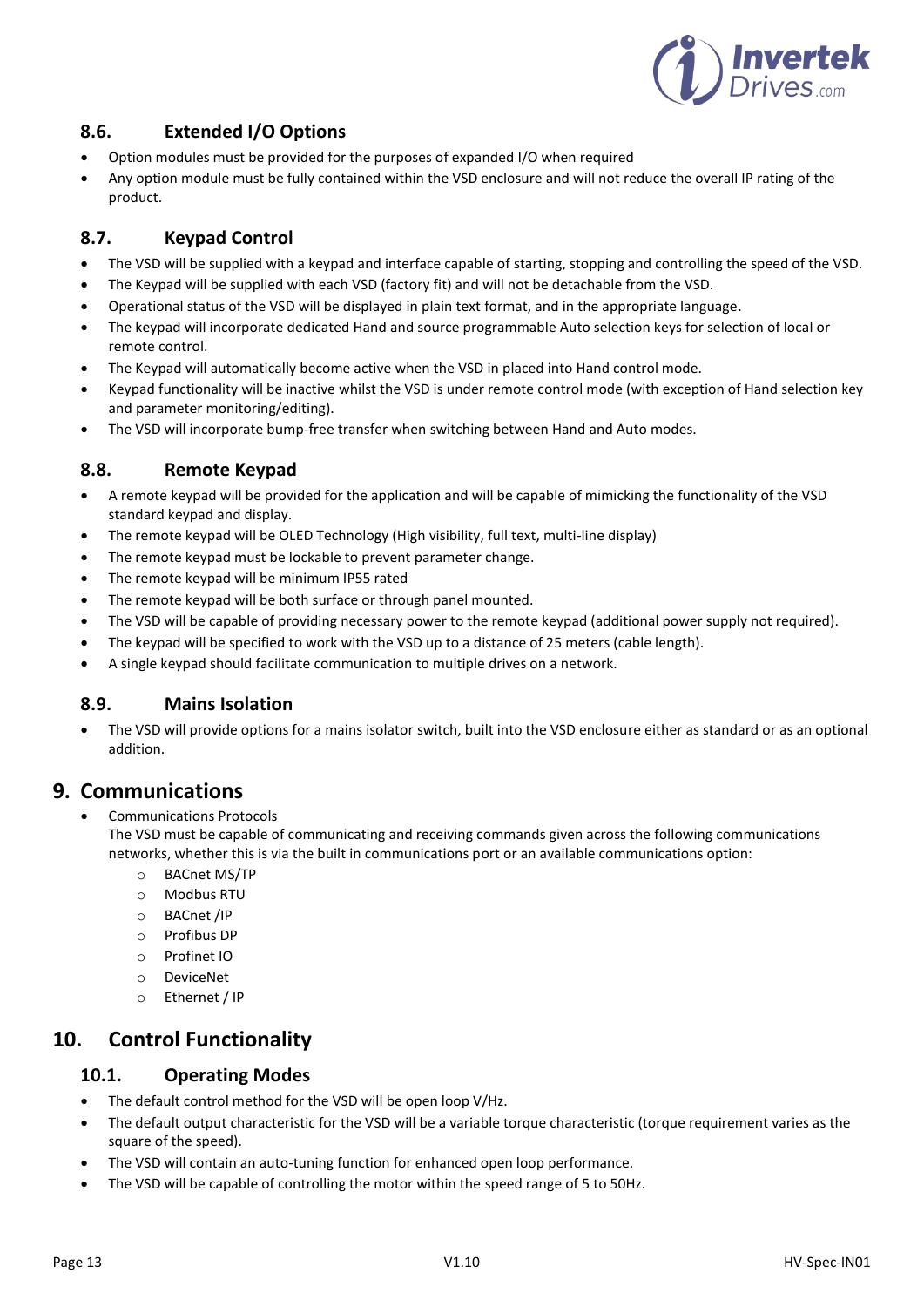

#### <span id="page-13-0"></span>**10.2. Energy Optimiser**

 The VSD will contain an energy optimiser function that automatically regulates output voltage in order to reduce motor current and to optimise the VSD to the driven load.

# <span id="page-13-2"></span><span id="page-13-1"></span>**11. Software**

#### **11.1. General**

- A software package will be openly distributed by the VSD manufacturer that supports the following functions.
	- o Parameter editing, on and off line.
	- o Parameter set comparison
	- o Parameter set comparison to default settings
	- o Parameter set storage and retrieve from PC
	- o Complete network overview with individual VSD access
	- o Creation of custom / OEM parameter sets transferable to the VSD
	- o Optional Internal PLC programming tool with easy to use programming language (e.g. function block programming).
- Software will be capable of checking for and installing automatic updates provided by the manufacturer (on an internet enabled PC).
- Latest software will be backwards compatible for the production life cycle of the VSD.

# <span id="page-13-4"></span><span id="page-13-3"></span>**12. Maintenance**

#### **12.1. Fan Operation / Replacement**

- Fan operation will be based on VSD heat-sink cooling requirements and switched on and off as appropriate to extend operational life / reduce noise.
- The VSD must be capable of detecting fan operation and be able to indicate non-operational status.
- The VSD must be capable of displaying the operational run time of the cooling fans.
- Any VSD supplied with cooling fans must provide means for easy replacement without the removal of the VSD from its current mounting arrangement or removal of circuit boards or additional covers (with exception of standard VSD terminal access covers).
- A programmable maintenance function must be present within the VSD that can be set to schedule a maintenance check of fan operation based on the environmental conditions for the application.
- <span id="page-13-5"></span>Replacement fans must be readily available as a complete spare part from the VSD supplier.

#### **12.2. Run Timers**

- The VSD must be capable of storing and displaying an operational lifetime clock.
- The VSD must be capable of storing and displaying operational time since the last trip condition.
- The VSD must be capable of storing and displaying operational time since the disable condition.

#### <span id="page-13-6"></span>**12.3. Fault Logging**

- The VSD must retain a trip log, available through the standard parameter set.
- The VSD must always be capable of showing its status or trip condition on the inbuilt display (display must be none detachable).
- The VSD must be capable of automatically storing critical system measurements prior to a trip condition.
- The VSD must contain critical trip counters maintained over the operational lifetime of the VSD.

#### <span id="page-13-7"></span>**12.4. Power Usage**

- The VSD must contain energy consumption meters in kWh and MWh
- <span id="page-13-8"></span>Energy consumption meters will be available as both user resettable and none resettable values

#### **12.5. Inbuilt Maintenance Indicators**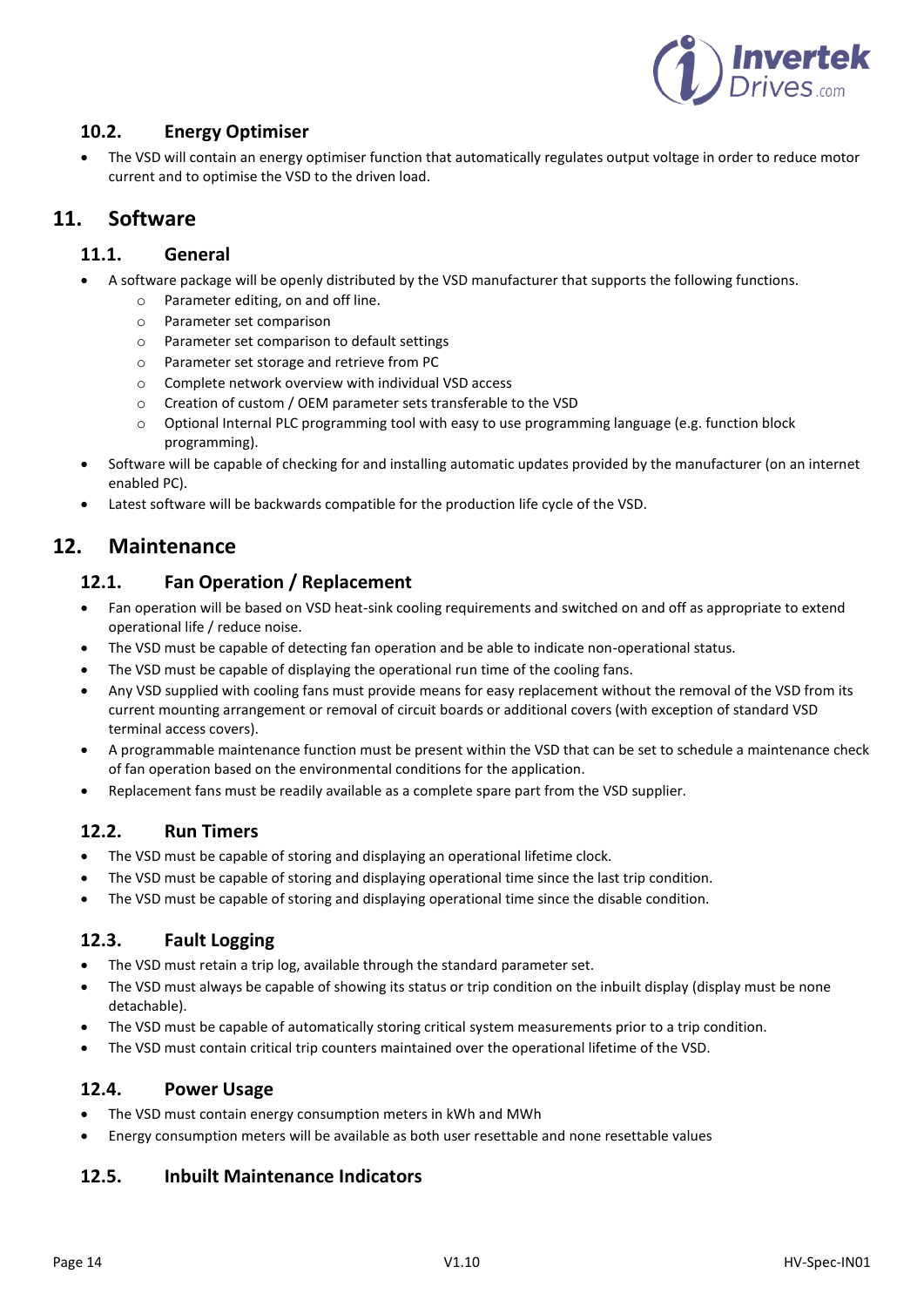

- The VSD will contain a maintenance indicate function, factory defaulted to the manufacturer recommended maintenance interval for the VSD.
- The maintenance indicator function interval will be configurable during commissioning to a value appropriate to the environment / application.
- The VSD will display clearly on the display when the maintenance interval expires and maintenance is due.
- The VSD must be capable of indicating via its control terminals that maintenance is due.
- The VSD must contain a timer function that clearly indicates the time period before the next service is due.

# <span id="page-14-1"></span><span id="page-14-0"></span>**13. Documentation**

#### **13.1. User Manual**

- The product user manual must be shipped with every product.
- The standard product user manual, containing all necessary information required for commissioning of the VSD must not exceed 100 pages in any one language.
- Additional copies of the product user manual must be available from the manufacturer or free issued for download via a specified website.

#### <span id="page-14-2"></span>**13.2. CAD Drawings**

 CAD drawings must be available from the manufacturer or free issued via a specified website in the following format: o DXF, PDF

#### <span id="page-14-3"></span>**13.3. Additional Documentation**

- A manufacturers CE declaration of conformity will be available on request.
- Official Distributor confirmation, issued by the VSD manufacturer, will be available on request.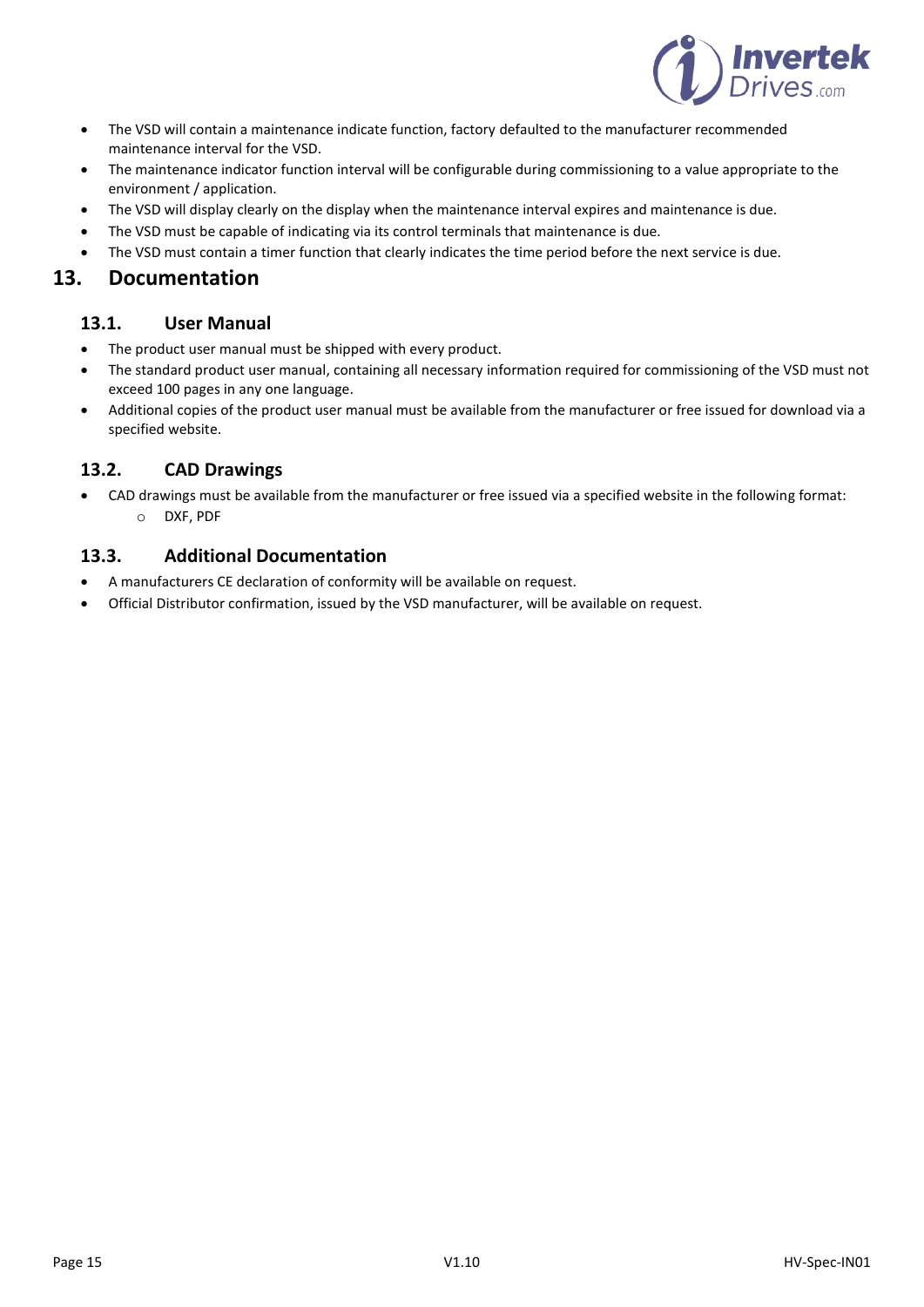

# <span id="page-15-1"></span><span id="page-15-0"></span>**14. Appendix**

# **14.1. Appendix A: VSD Deviations Report**

VSD: Deviation Assessment and Comment Sheet.

| VSD Supplier:    | ###### (e.g. Invertek Drives Limited) |
|------------------|---------------------------------------|
| VSD Range:       | ##### (e.g. Optidrive ODV-2)          |
| VSD Model:       | ##### (e.g. ODV-2-54450-3KF1N)        |
| Assessment Date: | dd.mm.yyyy                            |

| <b>Section Number</b> | Deviation and Comment                  |
|-----------------------|----------------------------------------|
| N/A                   | No Deviations for Drive models listed. |
|                       |                                        |
|                       |                                        |
|                       |                                        |
|                       |                                        |
|                       |                                        |
|                       |                                        |
|                       |                                        |
|                       |                                        |
|                       |                                        |
|                       |                                        |
|                       |                                        |
|                       |                                        |
|                       |                                        |
|                       |                                        |
|                       |                                        |
|                       |                                        |
|                       |                                        |
|                       |                                        |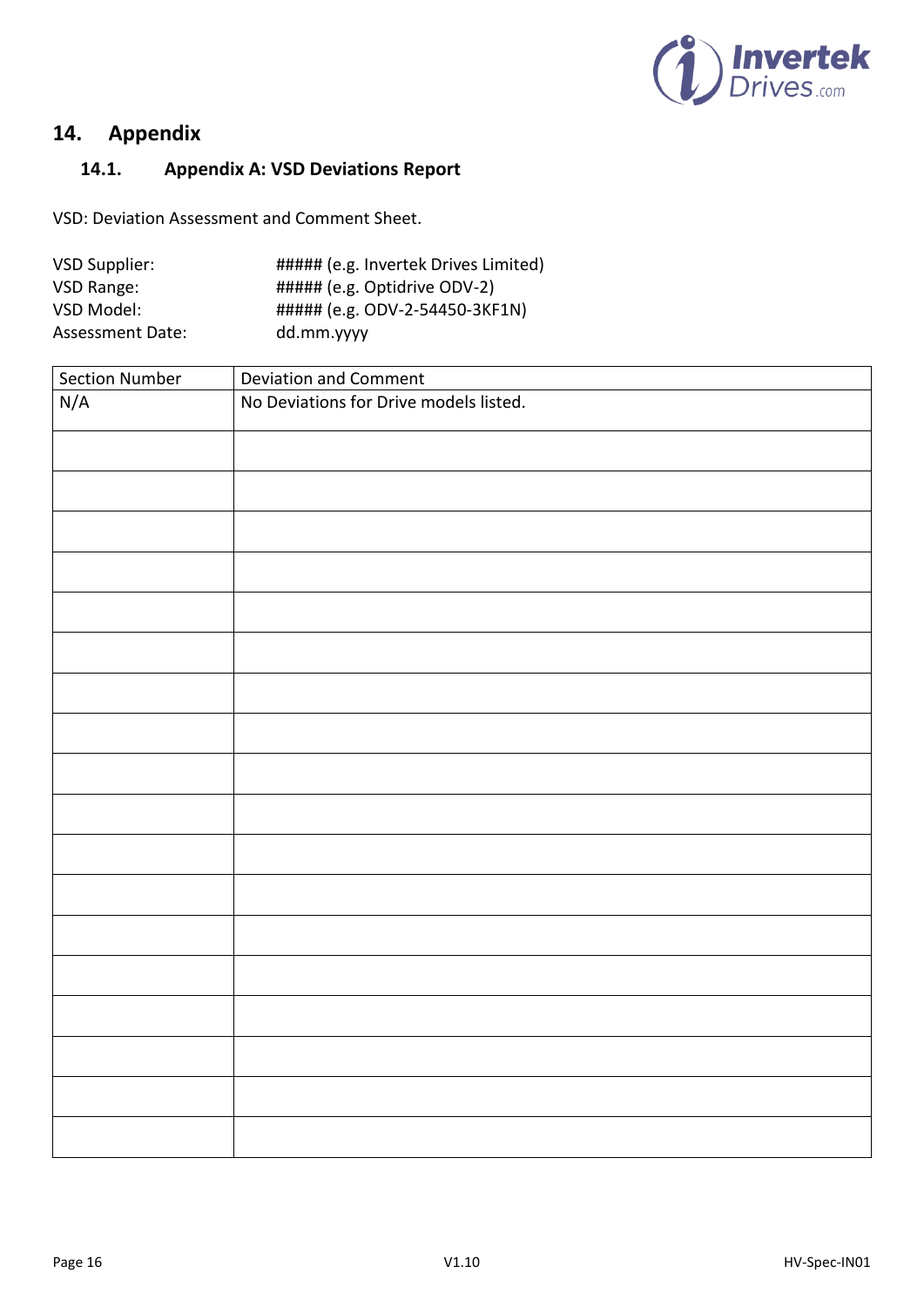

# <span id="page-16-0"></span>**14.2. Appendix B: Document Terminology**

| Term        | Explanation                                                                      |
|-------------|----------------------------------------------------------------------------------|
| <b>VSD</b>  | Variable Speed VSD. Electronic controller designed to vary the rotational speed  |
|             | of an electric motor by changing the frequency of the electrical power supplied  |
|             | to the motor. Also referred to as VFD (Variable Frequency VSD) or AFD            |
|             | (Adjustable Frequency VSD).                                                      |
| C-Tick      | Australian Communications Authority (ACA) and the Radio Spectrum                 |
|             | Management Group (RSM) of New Zealand harmonized scheme that regulates           |
|             | product compliance in this region.                                               |
| <b>RoHs</b> | The Directive on the restriction of the use of certain hazardous substances in   |
|             | electrical and electronic equipment 2002/95/EC                                   |
| UL          | Underwriters Laboratories (UL) is an independent US test organization that       |
|             | creates standards and issues approval for equipment used in the USA and lists    |
|             | companies / products meeting those standards.                                    |
| <b>CUL</b>  | As per UL (see above) but applicable to Canada.                                  |
| GOST-R      | Mandatory certification mark for all electrical products to be sold into Russia. |
| IP          | International Protection or Ingress Protection. The IP Code is a rating for      |
|             | electrical enclosures that classifies the degree of protection provided by the   |
|             | enclosure against ingress of solid objects and water / liquids                   |
| <b>PWM</b>  | Pulse-width modulation. Control method used by variable speed VSDs in order      |
|             | to control the output voltage applied to the motor, which in turn controls the   |
|             | torque produced in the motor windings.                                           |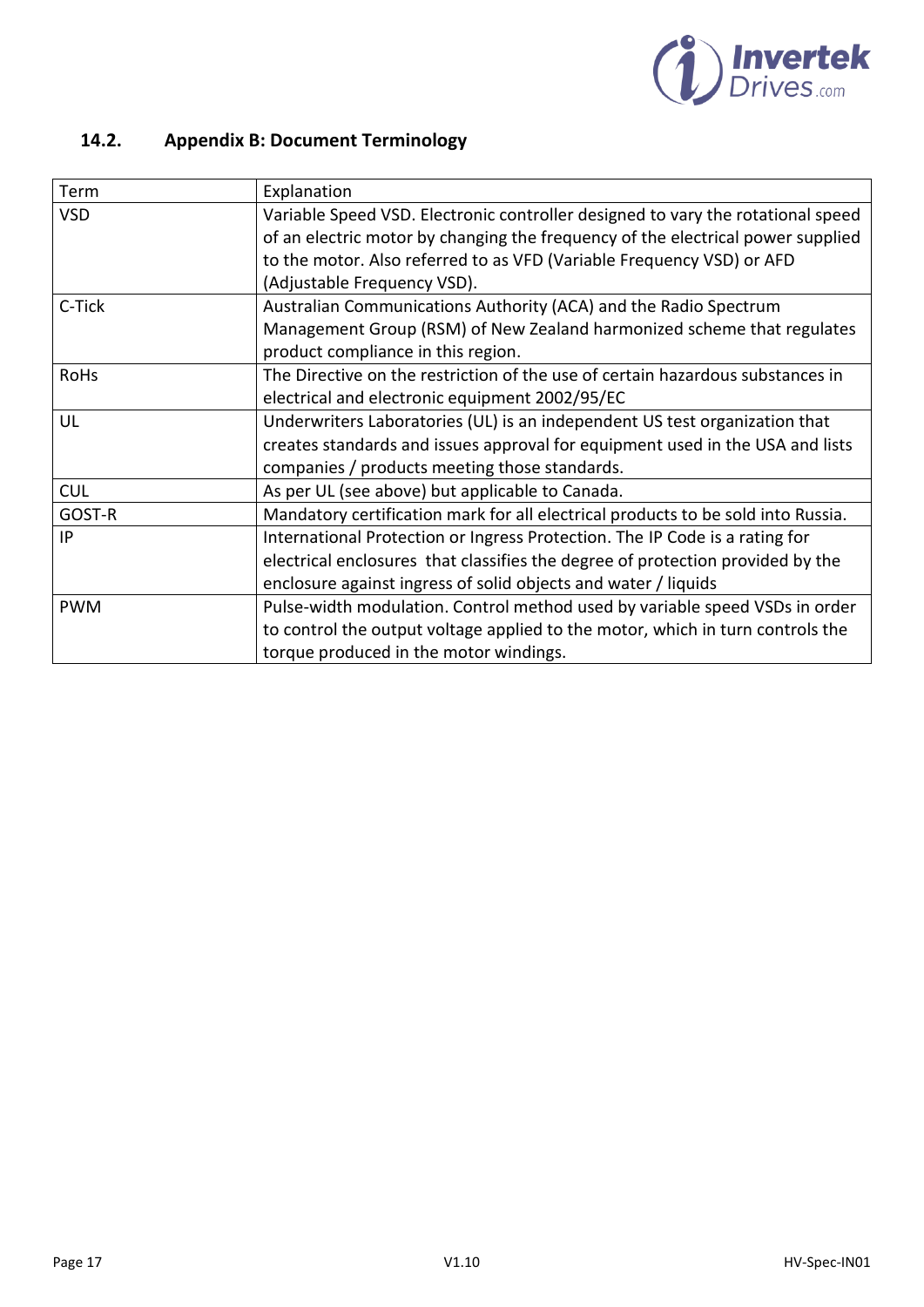

# <span id="page-17-0"></span>**14.3. Appendix C: Application Motor Details**

The VSD(s) considered for this specification / application are required to supply the following motors.

| Motor Model | Manufacturer | Power<br>(kW) | Voltage<br>(V) | Full load<br>current $(A)$   Frequency | Rated<br>(Hz) | Suitable VSD Model |
|-------------|--------------|---------------|----------------|----------------------------------------|---------------|--------------------|
|             |              |               |                |                                        |               |                    |
|             |              |               |                |                                        |               |                    |
|             |              |               |                |                                        |               |                    |

e.g.

| $\sim$ $\sim$ $\sim$<br>50<br>IM123<br>3KF1N<br>$\sqrt{11}$<br>∠2kW<br>20-1<br>ast<br>71 C<br>$\mathbf{u}$<br>'otors<br>-34<br>M<br>$\cdots$<br>. . J<br>.<br>$\sim$ |
|----------------------------------------------------------------------------------------------------------------------------------------------------------------------|
|----------------------------------------------------------------------------------------------------------------------------------------------------------------------|

<span id="page-17-1"></span>**14.4. Notes**